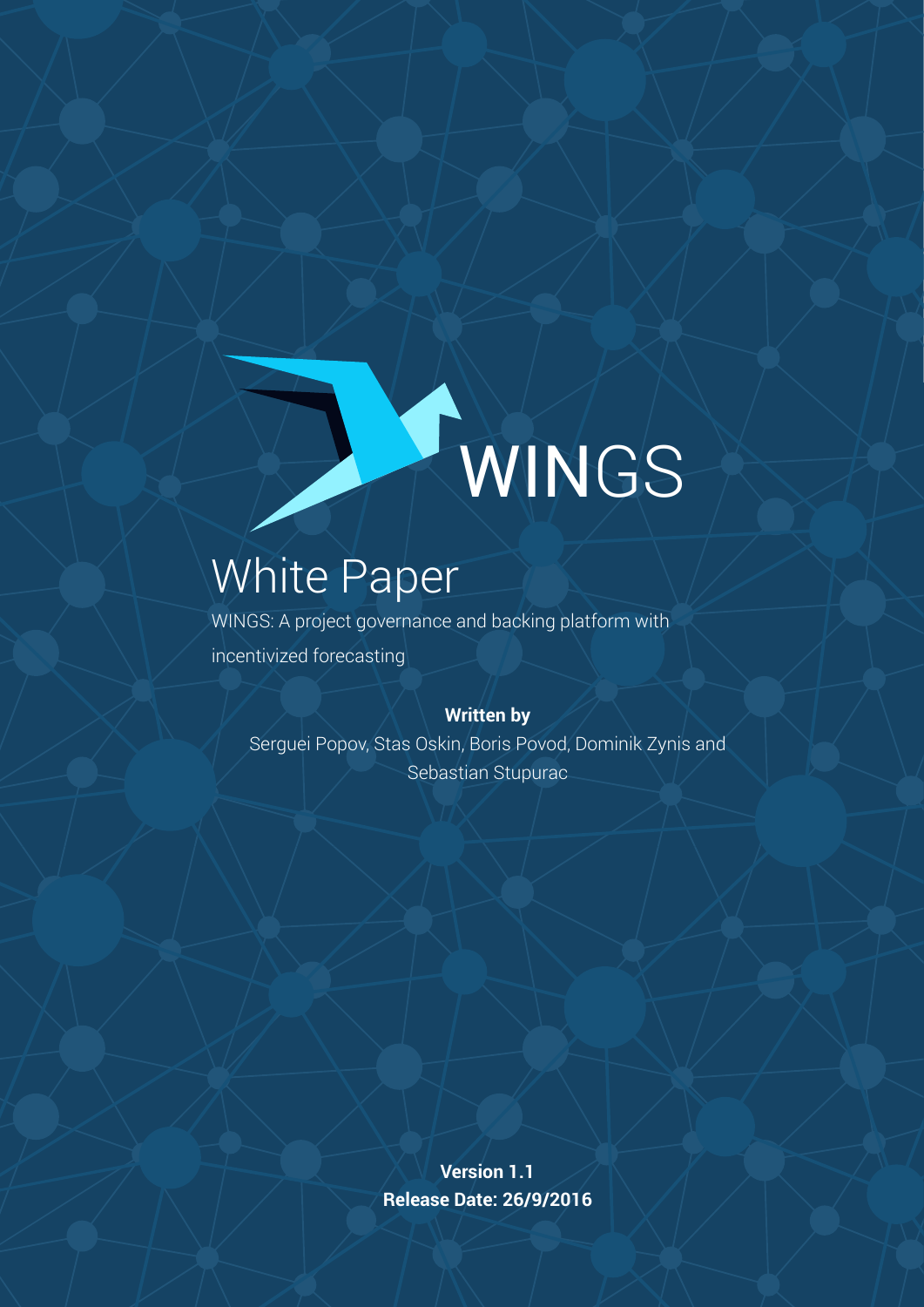# **ABSTRACT**

WINGS is a blockchain platform that seeds and nurtures a community dedicated to the launching, backing and promotion of new projects proposals through a fluid organizational model referred to as a Decentralized Autonomous Organization (DAO). DAOs implement self-determining and independent organizational governance, management and operations using immutable blockchains and smart contracts execution.

gives tangible incentives for WINGS token holders to put the effort in making the best available choic-<br>es to maximize their rewards.<br>. WINGS combines several concepts, ranging from attention rewards, forecasting markets, smart contracts, governance models and federated funds security. The platform places an emphasis on encouraging the WINGS community to identify and promote high-value proposals that have higher chances of positive financial returns. WINGS creates a decentralized forecasting ecosystem that es to maximize their rewards.

**1**

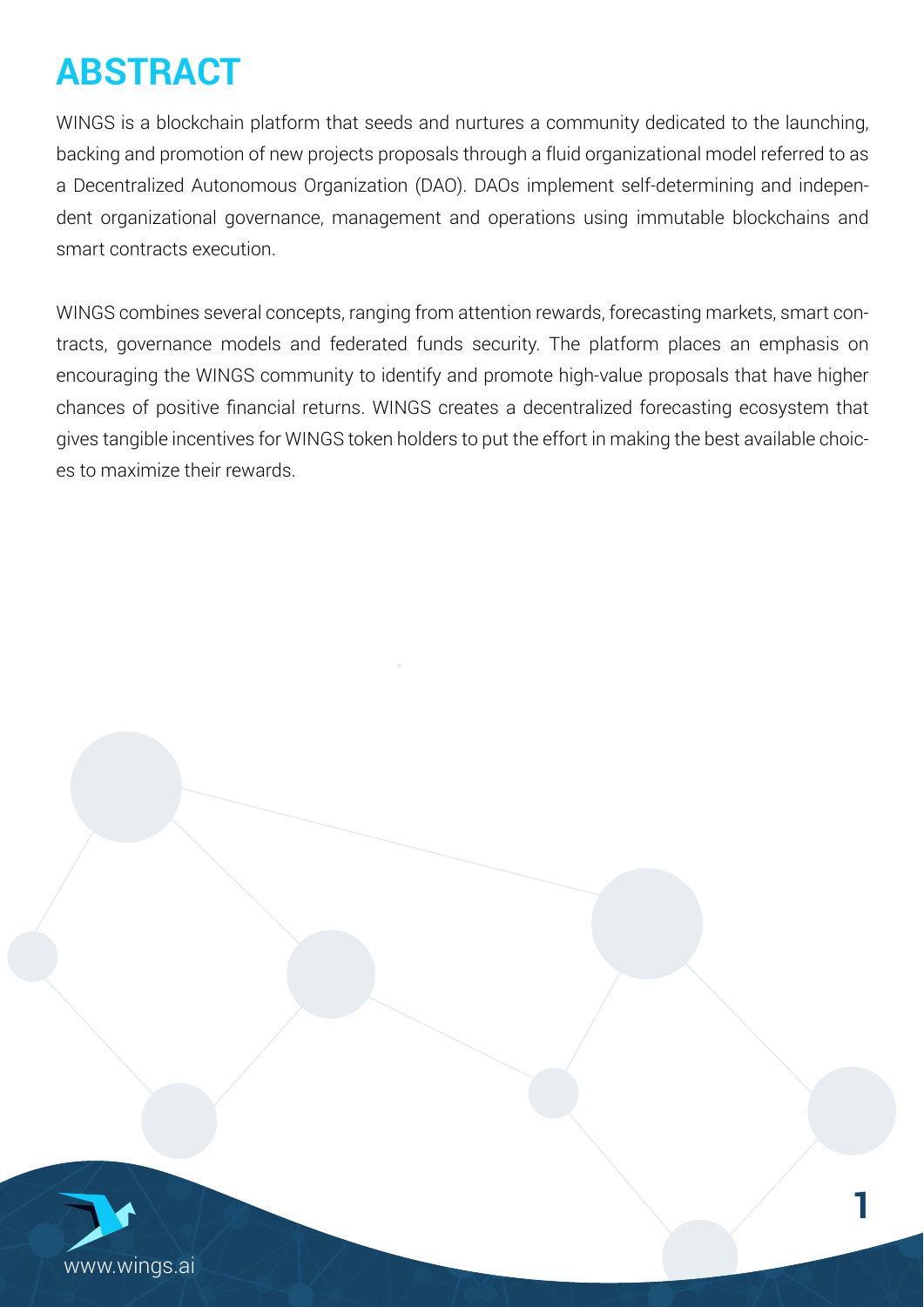# **INTRODUCTION**

WINGS is a decentralized platform enabling individuals and organizations to submit new proposals to the WINGS DAO community in order for the latter to discuss, review and forecast on the proposal's success factors. Forecasting eliminates inappropriate projects and focuses potential future backers' attention on proposals with the highest potential. More accurately, the process filters out unworthy submissions and highlights high potential proposals that can perform a successful backing and receive promotion assistance from the community. Both the proposal submitters and the community have the ability to earn rewards for the creation and forecasting of new proposals.

The engagement solutions, WINGS will be the first project governance and backing social platform of its kind that utilizes novel technologies such as: swarm intelligence through decentralized forecasting markets, smart contracts generators, DAO contracts accessibility and engagement solutions, flexible governance and participation models, deep learning and machine-based predictive modeling.

ed within popular instant messengers. WINGS will enable users to submit new proposals, get notified<br>about proposals submitted by others, inquire for additional information, forecast on a proposal's success chances, discuss new updates from DAOs and participate in markets to reach key decisions. In order to make the platform accessible, the primary interaction medium will be via chatbots integratabout proposals submitted by others, inquire for additional information, forecast on a proposal's suc-

#### **Structure**

In this document, we discuss decentralized forecast markets and their vital role in reaching answers on a DAO project proposal's potential. We cover subjects such as market models, forecast ratings, anti-Sybil and anti-spam measures, and reward models. Additionally, we discuss the transformative effect of decentralization on organizations with a high-level overview of how WINGS will work. We delve into the platform components and their various aspects such as smart contracts, security, DAO project creation, reward-based governance model, and decentralized storage integration. Lastly, we explain our vision of user experience when interacting with the WINGS platform.

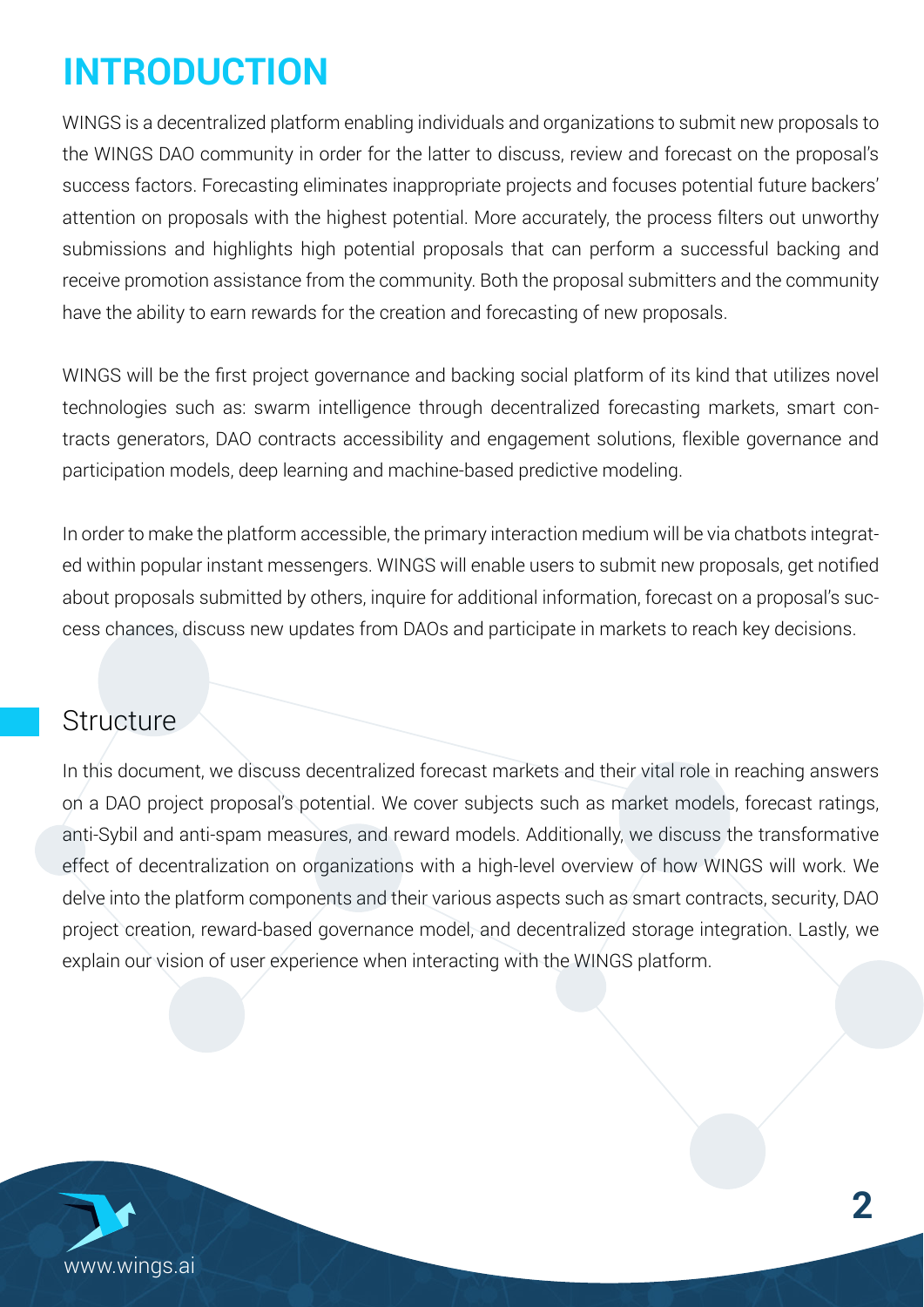# **DECENTRALIZED DECISION MARKETS**

The emergence and understanding of the swarm intelligence (information and action manifesting from decentralized, self-organized systems) creates new possibilities for new tools and methods of reaching decision consensus and predicting events. By rewarding participants submitting new proposals and those who forecast a DAO project's ability to raise funds or meet certain milestones, the platform creates an incentive-based system that encourages participation. Forecasts occur according to perceived gain or loss mechanisms, enabling participants to risk missing out on rewards based on choices, thus encouraging participants to conduct research prior to forecasting. The system is intended to reward well-informed decisions which predict correctly.

#### Multidimensional markets

WINGS utilizes a special form of forecasts belonging to the category of extra-predictive applications (a term coined by Paul Sztorc). The category employs multidimensional markets that bind both the decision and the expected outcome into a single forecast choice. These types of markets are based on asking token holders to forecast on a key decision, and noting what they think the value of their token will be as a result of the decision after a predefined amount



of time which is long enough to see the influence of the decision. Once this time has passed, the value of the token is evaluated using a multitude of Oracles and the token holders who were the closest to the correct answer are rewarded.

Forecasting can be flexible in its implementation; for example, participants can be asked to estimate a DAO project proposal's success in terms of how many funds will be collected during the project backing campaign. Once the forecast period is over, the proposal will become a full project on the WINGS platform with its own set of contracts and tokens, and gain the ability to start the backing campaign. After the campaign has concluded, the amount of raised funds is read from the blockchain, and the WINGS token owners, who had the most accurate forecasts about the actual raised amount, are rewarded.

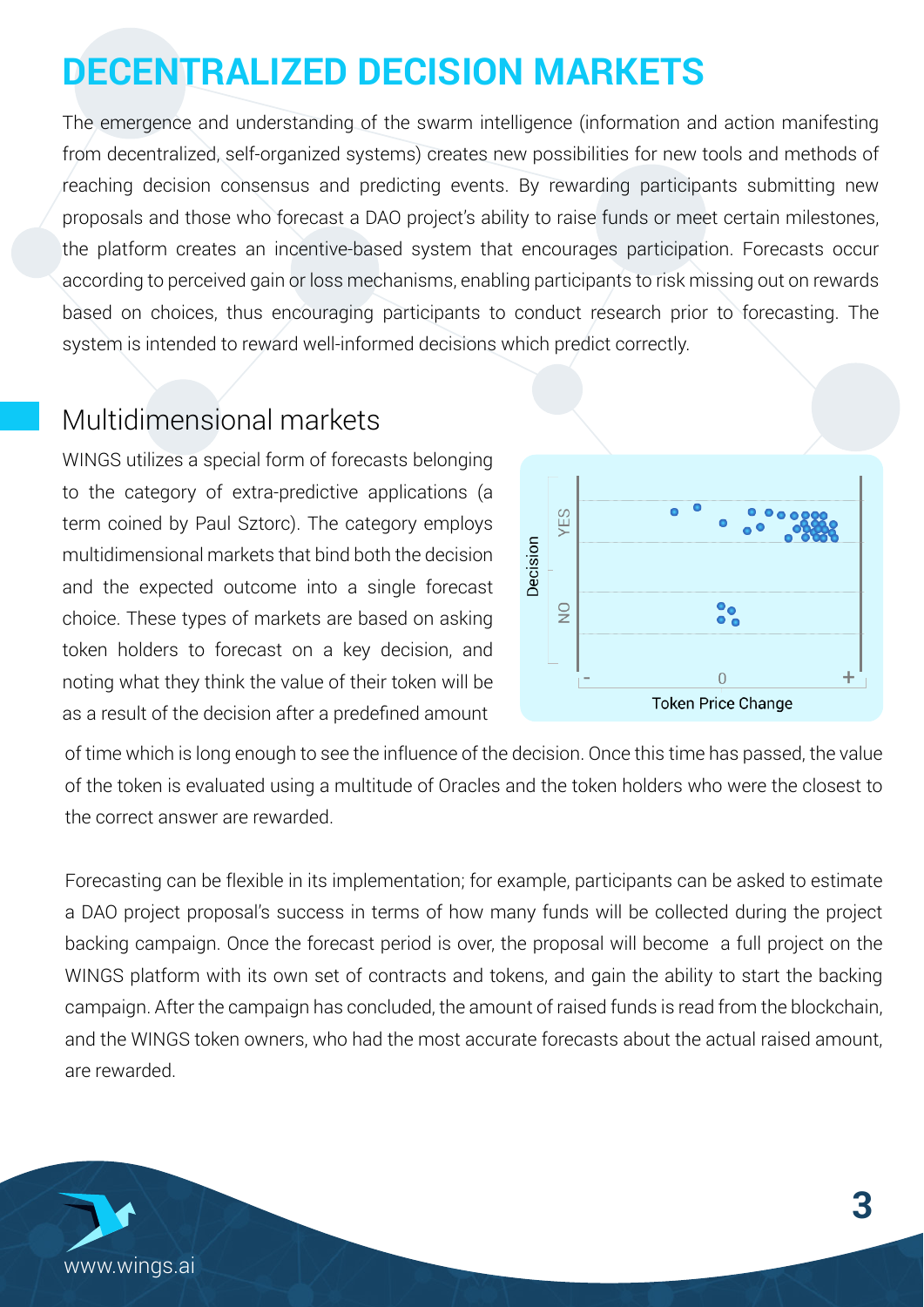Other examples of key decisions for which forecast markets can be used for DAO proposals are the release of a milestone payments to a DAO contractor, work starting on implementing some feature or capability, or making a change to a DAO's governance or core operating ruleset.

The forecasting process is semi-transparent, with up-to-date forecasts being published and visible to the public, and only with individual forecasts being completely private. This in order to avoid a possible behavioural bias between the tokens owners, and encourage them to produce the best forecasts they can, without being concerned with the other forecasts popularity, or the forecast ratings of the individuals behind them.

#### Forecast rating

atform receive a public rating<br>external continuity delegate") who have, for instance, higher reputation. In WINGS forecast ratings influences the reward that both the token owner and his delegate receive. A higher rating signals a participant who outper-Those participating in forecasts on the WINGS platform receive a public rating representing their ability to make correct forecasts. WINGS DAO implements a liquid DAO governance system that allows for fluid delegation of votes. Token holders can loan ("delegate") forecasting to other token holders ("a forms and therefor other token owners should be willing to loan their forecasting right to the particular participant, creating a meritocratic decision making system.

A participant's forecast rating increases or decreases following forecasting rounds, and also according to the token holder's forecast activity. The more accurate a forecast, the more the rating will increase, and similarly the more inaccurate a forecast is, the more the rating will decrease. There is an equilibrium point for each forecast where the rating will not change at all.

Additionally, an account's forecast rating is influenced by the outcome of the proposals submitted by the account owner. If a proposal is marked as a spam, then the submitting account will have its forecast rating penalized. If a proposal does not attract many participants or has a narrow spread of forecasts, the forecast rating will not be penalized, however the rating may or may not increase, depending on the forecast results. In case the proposal attracts sufficient participants and has a wide spread of forecasts, the submitting account will have its forecast rating increased.

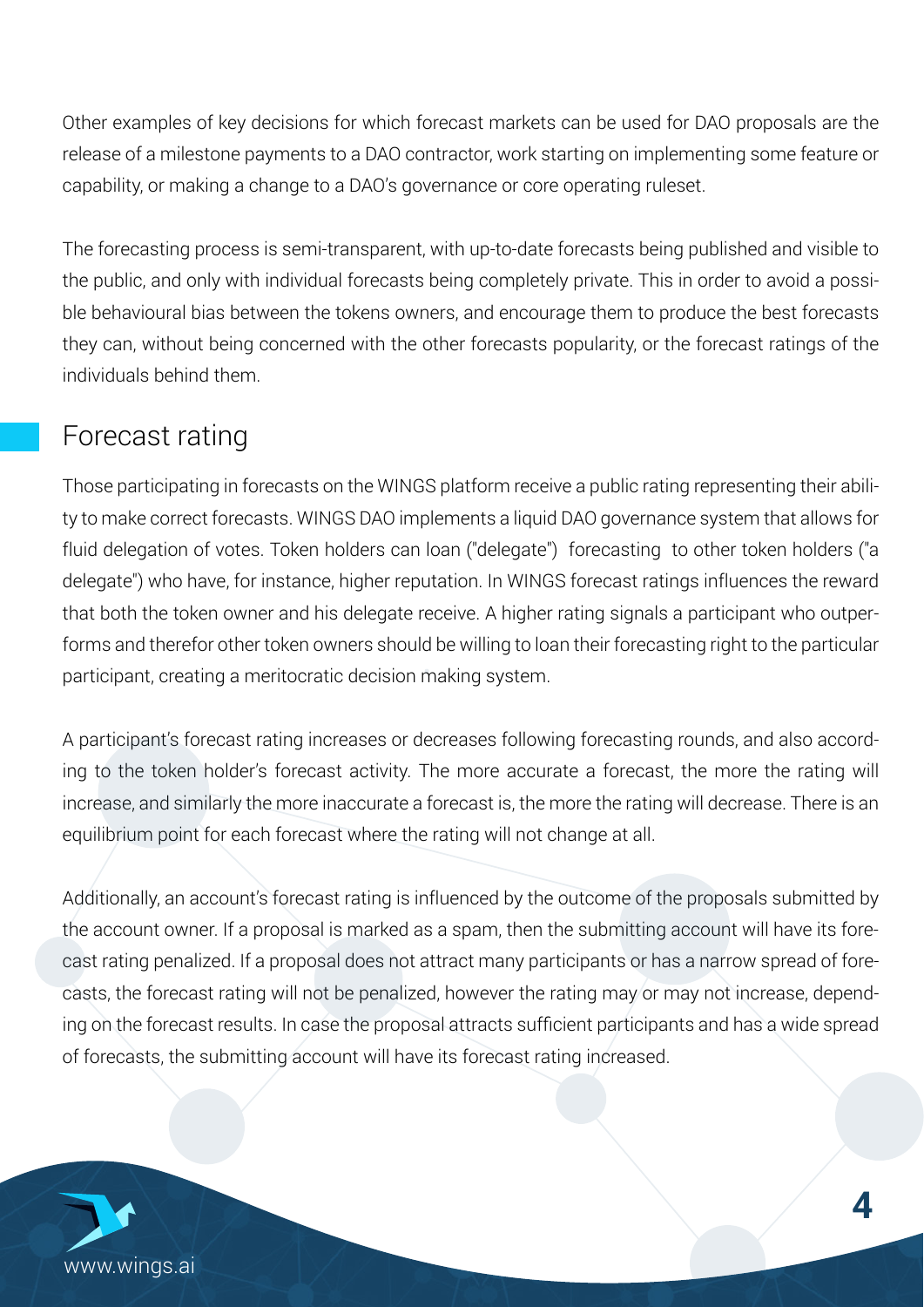Forecast ratings have a gradual decay that is reset at every forecasting event and will eventually drop to nil in case the token holder does not produce any forecasts. The decay mechanism is necessary in order to encourage the token holders to actively participate in the forecasts leading to better opinions distribution and the resulting decision making.

## Sybil prevention and anti-spam fees

wrille it is possible to partici<br>the amount of rewards, in tl<br>ble loss of the forecast ratin In order to discourage botnets and farming from siphoning off rewards, the WINGS system implements an anti-Sybil protection by having the amount of held tokens influence the reward that the token owner is receiving for correct forecasts. While it is possible to participate in forecasts without tokens (with the exception of the anti-spam fee) the amount of rewards, in this case, will be negligible enough, especially when compared to a possible loss of the forecast rating in case of an incorrect forecast.

white forecast rating gain and loss is also influenced by the amount of tokens owned by the account, where accounts with higher amount of tokens gain more rating on the right forecasts, and lose less rating on wrong ones compared to the accounts with lower amount of tokens.

In order to prevent spamming of the platform and to power it's smart contracts, each action on the platform will require a token fee. Simple actions such as sending tokens and forecasting will involve inexpensive constant fees that will be charged by the platform at the moment of the action. This may be changed in future stages (discussed below).

More complex actions such as submitting a project proposal or a decision request will require a listing fee that will be dynamically set according to the forecast rating of the account submitting the proposal. Token holders can mark proposals as a spam, instead of forecasting a specific result. If a majority of WINGS token holders participating in the forecast have marked a proposal as a spam, the listing fee will be distributed by the platform to these individuals. This measure aims to discourage the creation of spam or low-quality proposals, which take the attention of the token owners away from real high-quality proposals.

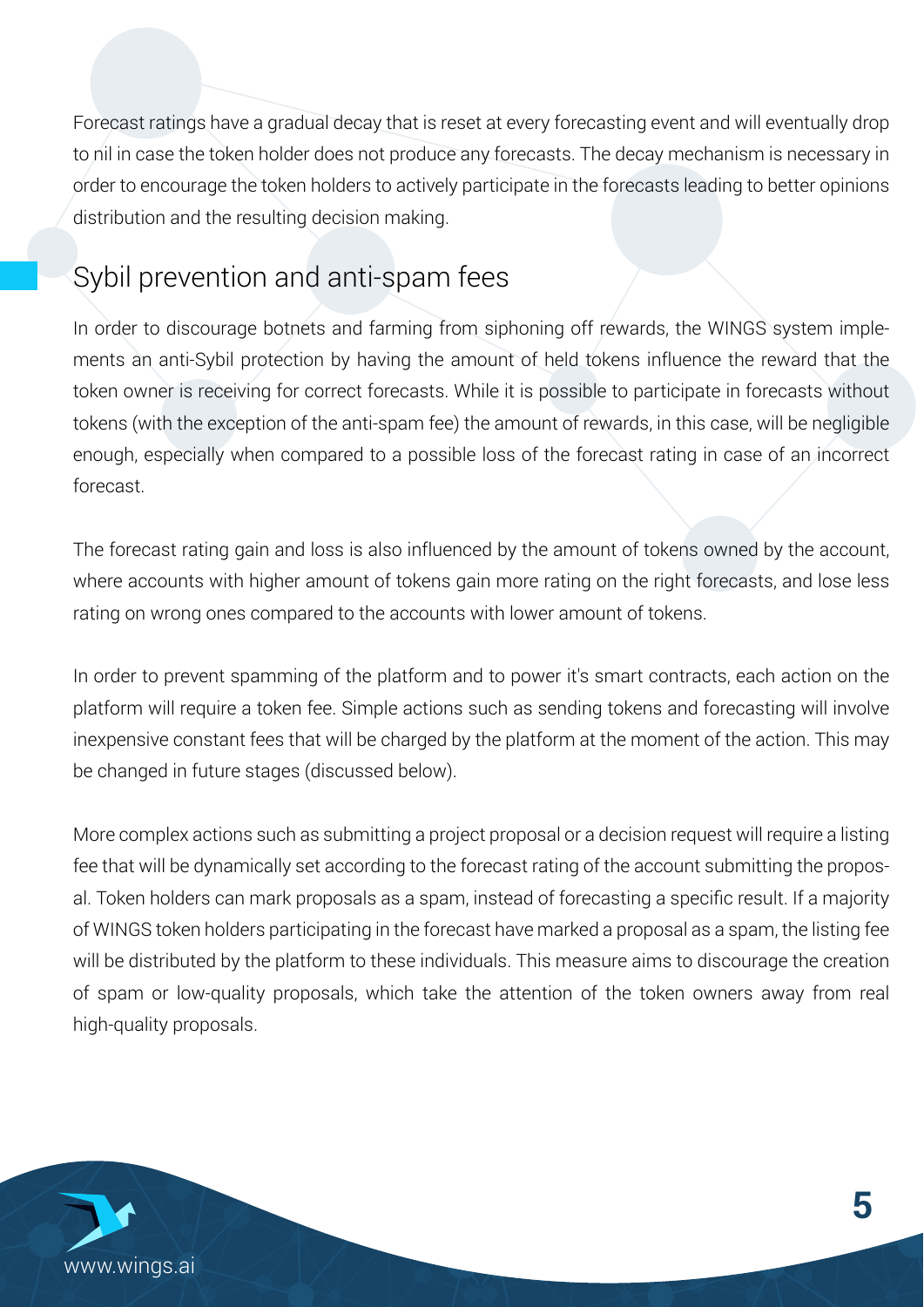In addition to preventing spam and abuse, the fee-based design is required due to the WINGS platform being based at stage one on the Rootstock (RSK) side-chain with Bitcoin fees involved. Due to the second stage of the WINGS platform involving the launch of a stand-alone cross-blockchain, a switch to a fee-less design will be considered, provided it will not impact the quality of the forecast markets and of the decisions taken. The WINGS tokens owners will have to reach a consensus via decentralized governance in order to switch to this design.

#### Rewards models

t encourages token noider t<br>rewards are granted explicit WINGS platform will utilize a rewards model that encourages token holder to participate in forecasting and try to provide accurate forecasts. These rewards are granted explicitly.

I or example, a reward is granted for forecasting the fundraising success or a proposal, with a portion<br>of the project's newly created tokens, and/or a portion of the collected funds. The closer a token holder will be to the correct amount of collected funds, the more of the project tokens and collected For example, a reward is granted for forecasting the fundraising success of a proposal, with a portion funds he will receive.

Another reward model to be utilized by DAO projects, is to employ a dynamic issuance that will produce additional tokens at the proposal forecast resolution, to be used to reward submitters of quality project governance proposals and the token owners participating in related decision-making forecasting. Any proposal will be ranked according to a number of forecasts it receives, and how dispersed (or scattered) these forecasts are. The more token owners participating in the proposal, and the more spread their forecasts are, the higher a particular proposal's rank will be, and its author will receive more newly issued tokens. Token owners participating in forecasting on highly ranked proposals will also gain a higher amount of new tokens relative to lower ranked submissions, taking into account how correct their forecasts are. The new tokens will be only issued and distributed after the forecast has completed and the results are known, in order to have a tightly controlled process and precise amount of new tokens created per each forecast, limiting the resulting inflation.

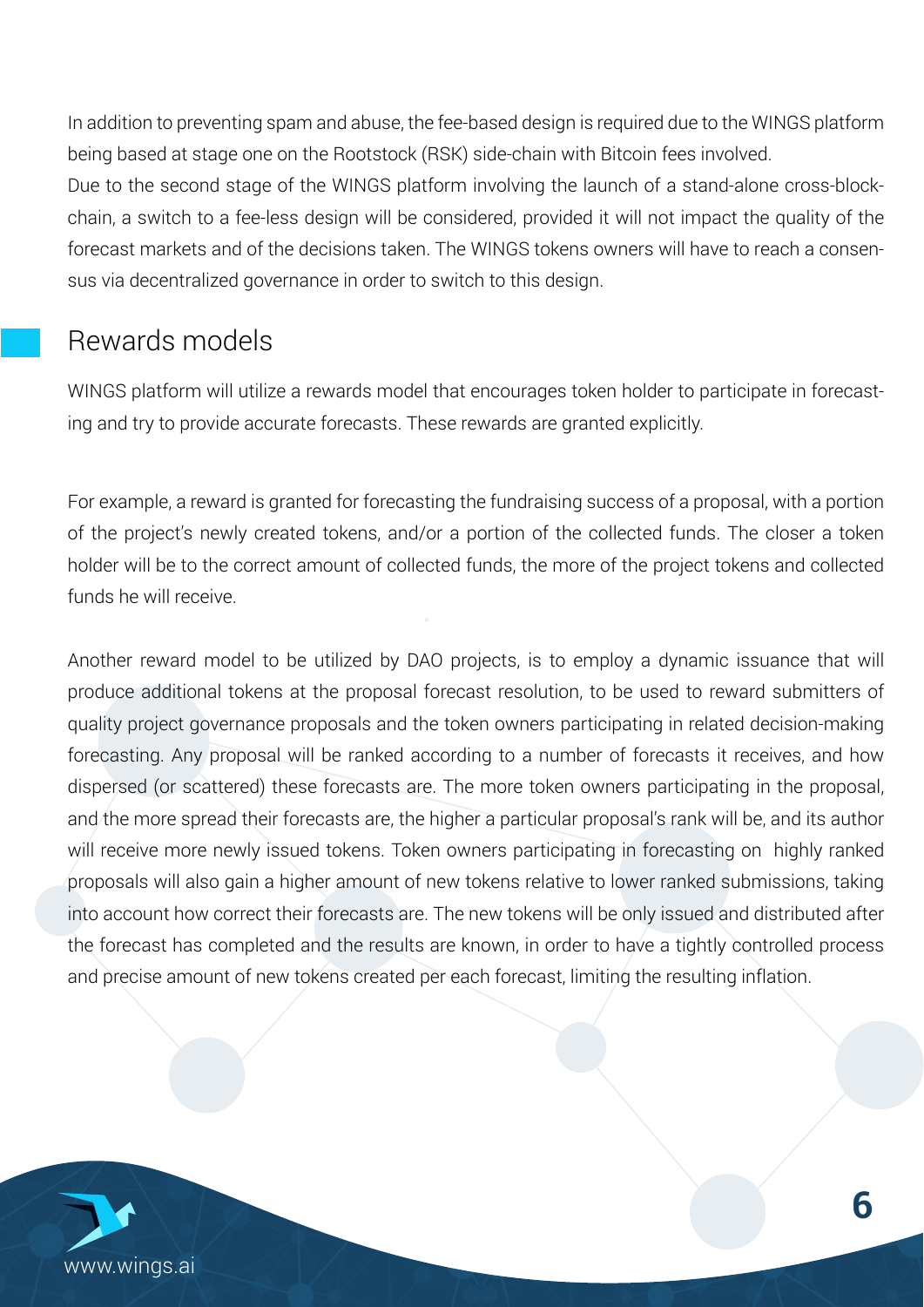# **DECENTRALIZATION OF ORGANIZATIONS**

The lifecycle of an organization is generally thought of as individuals coming up with an idea, forming it into a new entity comprised of contractual relationships and finally evolving it into a new organization. As blockchain have already proven to have the ability to bind decentralized community efforts, and following Ethereum's innovation of a generalized smart contracts scripting language and virtual machine on a decentralized blockchain, new decentralized organizations developing new projects, products and solutions are possible now. We are at the dawn of a new era of organizational collaboration and governance.

community is nascent and many players are new entrants to the market, some with dubious inten-<br>tions. Various methods such as third-party escrow, team identification, and other methods have to be Whitepaper the collected funds to the platform itself, rather than project creators, thus enabling participants to decide on the release of funds based on project progress and success. When new initiatives that launch on decentralized platforms, have to gain the necessary credibility, trust and community support. The process is not easy, especially due to the fact that the blockchain tions. Various methods such as third-party escrow, team identification, and other methods have to be employed, often with varied degrees of success of ensuring the honesty of the team and their motives. Smart contracts introduced a radically improved solution to this issue, by granting control of

Immutable smart contracts execution is an innovative concept that appeals to blockchain enthusiasts and supporters by granting them a degree of control which they previously lacked. The concept also appeals to project creators, enabling them to gain trust easier, thus collecting higher amounts of funding than it was possible before, and increasing the available resources for a project. The concept also helps nurture community promotion and support, thus greatly contributing to the level of success that the project can reach.

#### How WINGS will work

Once submitted to WINGS new DAO project proposals are evaluated and forecasted on by WINGS token holders. During this period, participants may suggest improvements to the proposal submitter via amendments. Amendments themselves can be voted on and ranked. Amendments which receive the highest number of upvotes and are incorporated into the proposal may be compensated by the WINGS platform reward mechanisms.

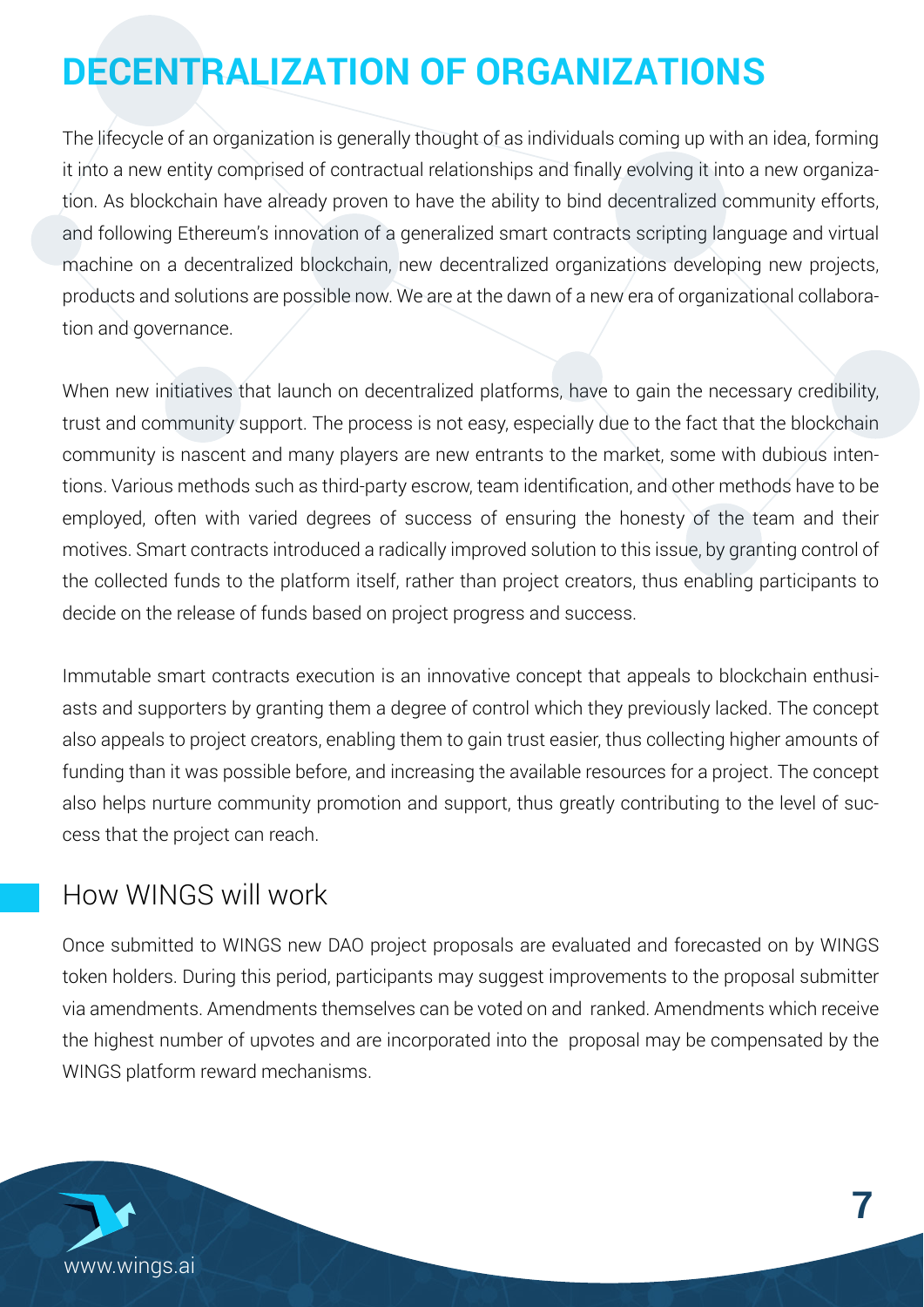After the forecasting period is complete proposals automatically become full WINGS DAO projects and are activated on the WINGS platform. The activation process consists of the generation of a unique set of DAO smart contracts and digital tokens that are assigned to the new DAO. Once activated, a countdown for the backing campaign begins, at the end of which the project will be become a fully functioning DAO on the platform, enabling the project to collect funds directly into its individual smart contract. Once the backing period is completed, the DAO project will then start operating according to the governance model and rules defined in its smart contract.

### The role of WINGS tokens

ansactions, (ii) an anti-spam<br>ig token owners according to plot and promote the *DNS* projects with the most potential to sasseda, hense<br>token is to encourage WINGS token owners to make well-researched forecasts. The WINGS platform uses a token with multiple roles which acts as (i) the platform's smart contract fuel and compensation for miners processing transactions, (ii) an anti-spam fee for transactions, (iii) a measure to prevent Sybil attacks by rewarding token owners according to the number of tokens they are holding. It is important to note that the success of the WINGS platform depends on the ability to pick and promote the DAO projects with the most potential to succeed, hence the main role of the

WINGS tokens are not a security under any circumstances. There is no promise of profit or any future value, and the tokens are solely used as the platform fuel, as an anti-spam mechanism and for preventing Sybil attacks.

WINGS tokens do not constitute a currency equivalent as they are not issued by any government or central issuer, nor do they represent any relationship or rights to the ownership of the protocol.

### WINGS tokens owners compensation

Once a DAO project is backed, a portion of the newly created DAO project tokens will be distributed as a reward among the WINGS token holders with the most accurate forecasts. The rewarded tokens will be sent to the blockchain address of those WINGS token owners who participated successfully.

Proposal creators may choose to reward forecasters with their DAO's native tokens instead of with a portion of collected funds. The proposal creator will be able to specify the ratio of DAO project tokens to collected funds which will be set aside as the reward for WINGS token holders for accurate fore-

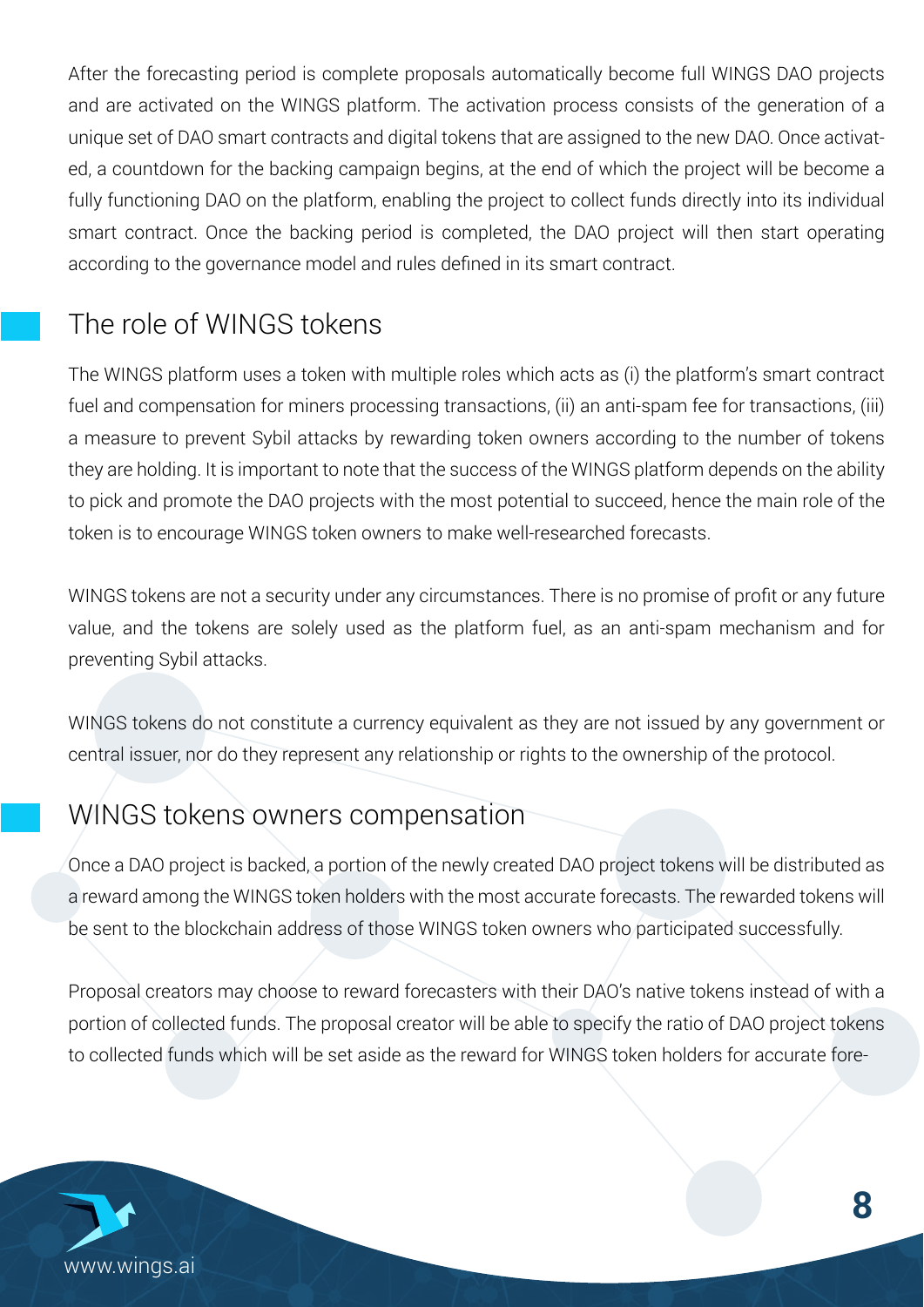casting, up to a certain limit of tokens set on the WINGS platform level. The tokens will be distributed to WINGS tokens holders according to how close their forecasts were to the amount of funds collected by the project.

## DAO Projects

decisions, and by ensuring projects stay on course by releasing collected funds according to mile-<br>stones fulfilment set in the project proposal.<br>. Launching and managing successful DAO projects is a core goal of the WINGS platform. By focusing the WINGS community's attention on projects that have been forecasted to have a successful backing, WINGS maximizes the amount of resources, attention and the promotion that projects receive thus increasing their chances of success. WINGS also aims to expand community involvement in projects after they are backed, by rewarding DAO project communities for providing forecasts on key stones fulfilment set in the project proposal.

By chasting project creaters to take advantage or extammitelingence, which can be to provide a power.<br>ful decision-making tool, enabling to receive: (i) quality proposal assessments based on public knowledge and on expertise; and (ii) a decentralized stamp of approval "signed off" by a DAO's community, By enabling project creators to take advantage of swarm intelligence, WINGS aims to provide a powerto engage in the execution of a decision. The hybrid decision-making process allows for faster, more efficient resolutions.

Due to the implicit encouragement of the community to take part in the project promotion, a highly loyal and positive social marketing ecosystem is created, giving an invaluable boost to the conventional marketing efforts and tools. As a result, the project is able to spread the word faster to a higher number of media resources and hubs, increasing it's visibility in the relevant market and being able to deliver the message better compared to the competition.

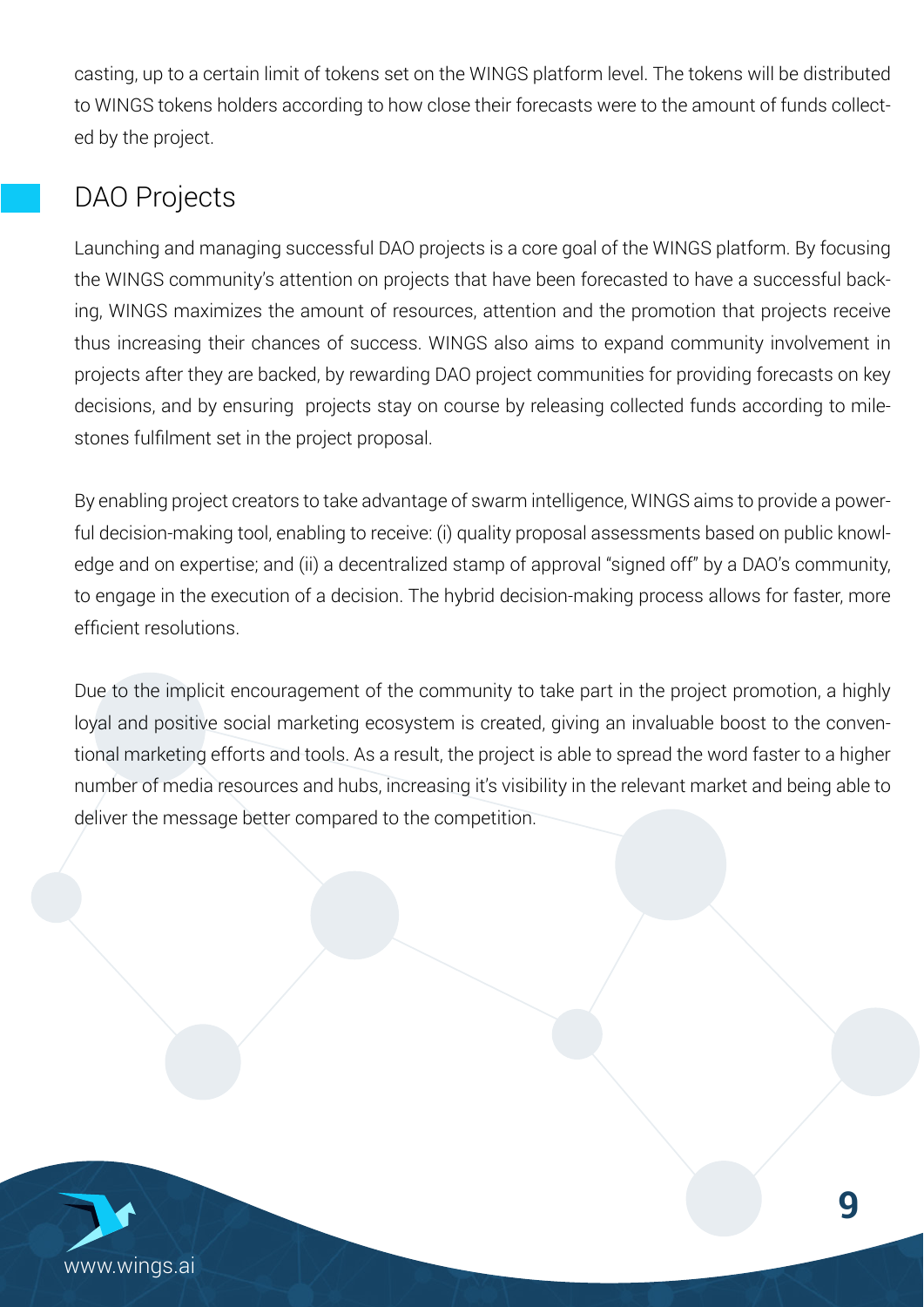# **WINGS PLATFORM COMPONENTS**

The WINGS platform consists of a variety of advanced and rapidly evolving decentralized technologies, enabling it to provide an efficient basis for new DAO creation and governance. Thanks to these technologies, it is possible to create a fully decentralized version of an organization, which is able to function in a secure and convenient mode without centralizing control and having rely on trust, thus leading to better and faster decision making, implementation of the decision results and lower costs of doing business.

#### Smart Contracts

chanisms required for the cr WINGS DAO smart contracts are written in Solidity, enabling WINGS to support any blockchain that supports Ethereum Virtual Machine (EVM) functionality. These contracts provide the logic for new DAO project functionality and implement the mechanisms required for the creation of the new DAO.

#### Rootstock EVM support

Rootstock (RSK) is a Bitcoin sidechain supporting EVM and its smart contract implementation. The technology behind RSK enables running smart contracts on the Bitcoin blockchain without adding an additional burden on the Bitcoin mainnet.

RSK enables smart contracts to operate with bitcoins, thus bringing the smart contracts to the largest and most stable cryptocurrency worldwide. RSK also brings additional innovations to the smart contracts area, such as security improvements, instant transactions, built-in Oracles support, zero-knowledge proofs (in the future), and other capabilities, granting increased flexibility to smart contracts developers.

The payment for RSK operations will be included in WINGS operation fees, thus enabling the WINGS platform users to utilize only a single token for all their platform related activities.

#### **Security**

WINGS platform places the utmost emphasis on the security of the smart contracts and the gathered funds. Therefore, a number of innovations are being implemented in order to ensure the highest security of the operating code and funds, such as formal verification of the contract code, functional

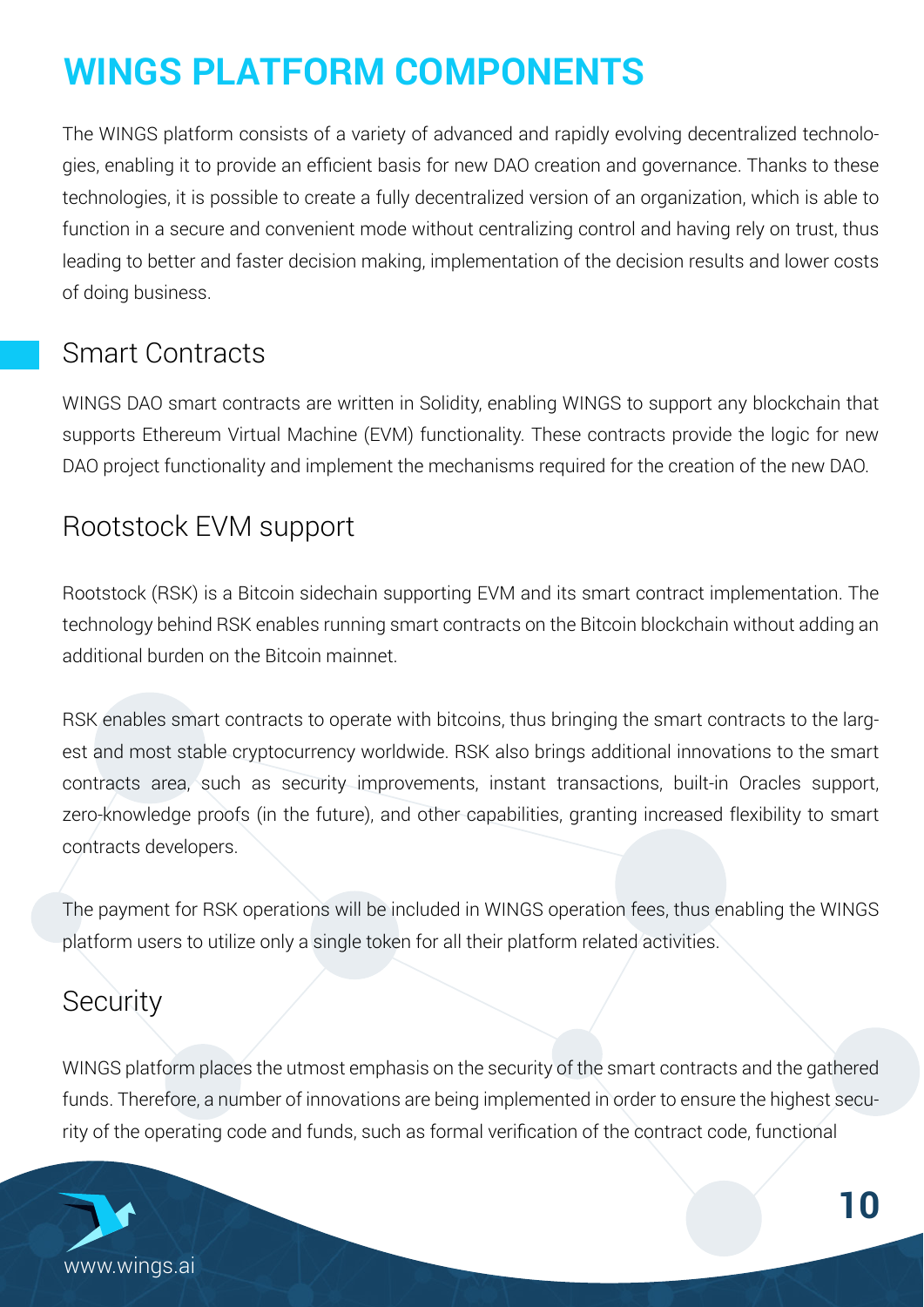programming, and last case emergency protocols.

Formal verification of smart contracts is a notational representation of a contract that provides assurance that it does indeed what it should. Formal verification tests code in general for all possible inputs, states, results and uses automated provers to verify execution conditions and code branching.

ent WINGS needs to utilize<br>d the development of a func Functional programming is when functions, not objects or procedures, are used as the fundamental building blocks of a program. Functions in this sense are analogous to mathematical equations: they declare a relationship between two or more entities. Recent research has shown that extending a functional language compiler with an Ethereum Virtual Machine bytecode producer can help developers to avoid common errors. While at the moment WINGS needs to utilize the currently supported languages, the long-term plan is to fund and lead the development of a functional language support for WINGS DAO smart contracts.

Last case emergency recovery is possible through RSK federation, which is a list of known companies in the Bitcoin industry, that serve as gatekeepers of transactions. All the BTC deposited (pegged) to a Rootstock side-chain are contained under the multi-signature key of the federation. As a result, the withdraw of BTC is only possible when the majority of the federation members confirm the side-chain withdrawal transaction.

WINGS is going to leverage this consensus technology in order to create a last resort recovery for funds that are kept in a smart contract. Every transaction of the funds from the DAO project contract will be staged on federation for a predefined amount of time, and a relevant notice will be sent to the DAO project creator and the tokens owners. In the case, the smart contract is breached and funds are being transacted to a non-authorized address either within RSK side chain or to Bitcoin mainnet, a request will be submitted to the federation to cancel the transaction and restore the funds back to the contract, essentially rolling it back. The request will also put the contract into a lockdown, to prevent further draining of the funds. The request to the federation could be submitted either by the DAO Project creator or by the DAO tokens owners, following a majority consensus on the matter.

In addition to the above mentioned measures, the WINGS platform will have a periodic client code and smart contracts audit by the external security companies, with a bounty fund allocated to sponsoring

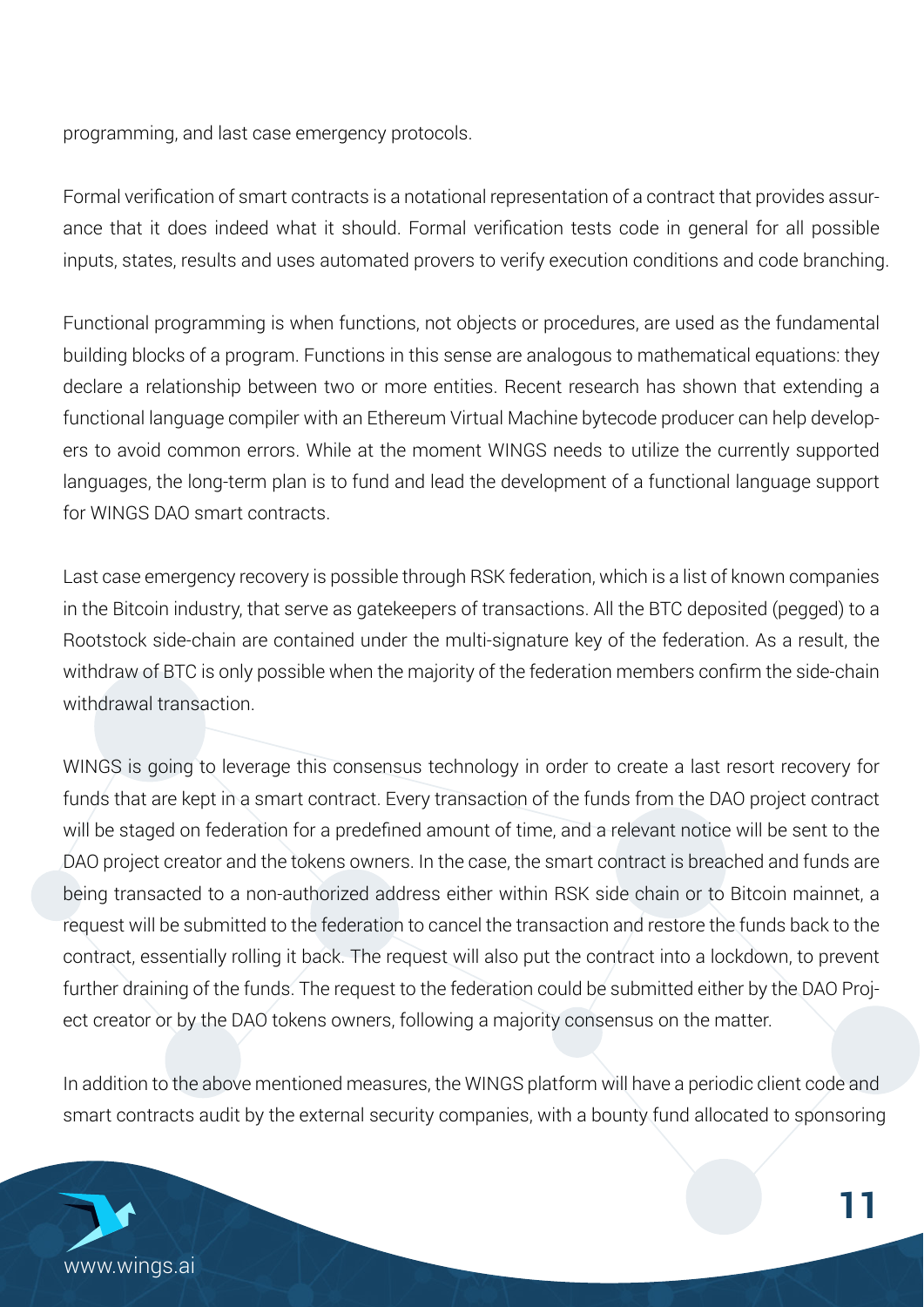this audit. Newly launched DAO projects may also include an optional bounty fund, providing further security improvements to the project, and contributing to the overall WINGS platform security. WINGS platform will provide mechanisms that will enable distribution of upgrades and security improvements to all DAO projects launched on the platform, thus giving the capability to quickly resolve potential zero-day issues discovered with the smart contracts.

## Creating a DAO

GS aims to become an end-t<br>ce needs, giving entreprenei The WINGS platform goal is to enable easy creation of new project proposals, estimate (via forecasting) the ones with the best potential to become successful DAO projects, and then enable efficient funds collection and fast decision making. WINGS aims to become an end-to-end solution for project decentralized backing, promotion and governance needs, giving entrepreneurs a valuable instrument of jumpstarting their innovative ideas.

The first step for DAO project creators is to submit a new proposal to the WINGS platform, via an easy A social funding platform with incentivized forecasting to use the step-by-step wizard. The creator could enter content with rich formatting, upload media such as photos and video, and any documentation he wants, in order to make the proposal as attractive as possible to the community.

In addition to the project content and media, creators specify a project's initial governance model, which could be either be direct DAO governance or a liquid DAO governance. Choice of governance model will influence how the DAO's tokens holders collaborate in order to decide on key amendments regarding a project.

Project creators set the planned project milestones, which when successfully reached, can release the funding for the next phase of the project. When specifying milestones, project creators define the milestone deliverables, and the amount of funding percentage each will release. The community will decide on the milestone fulfilment by resolving deliverables of a milestone are completed. Finally, the project creators set the initial token supply of a project, and the rules of the supply distribution to the participants of the backing campaign.

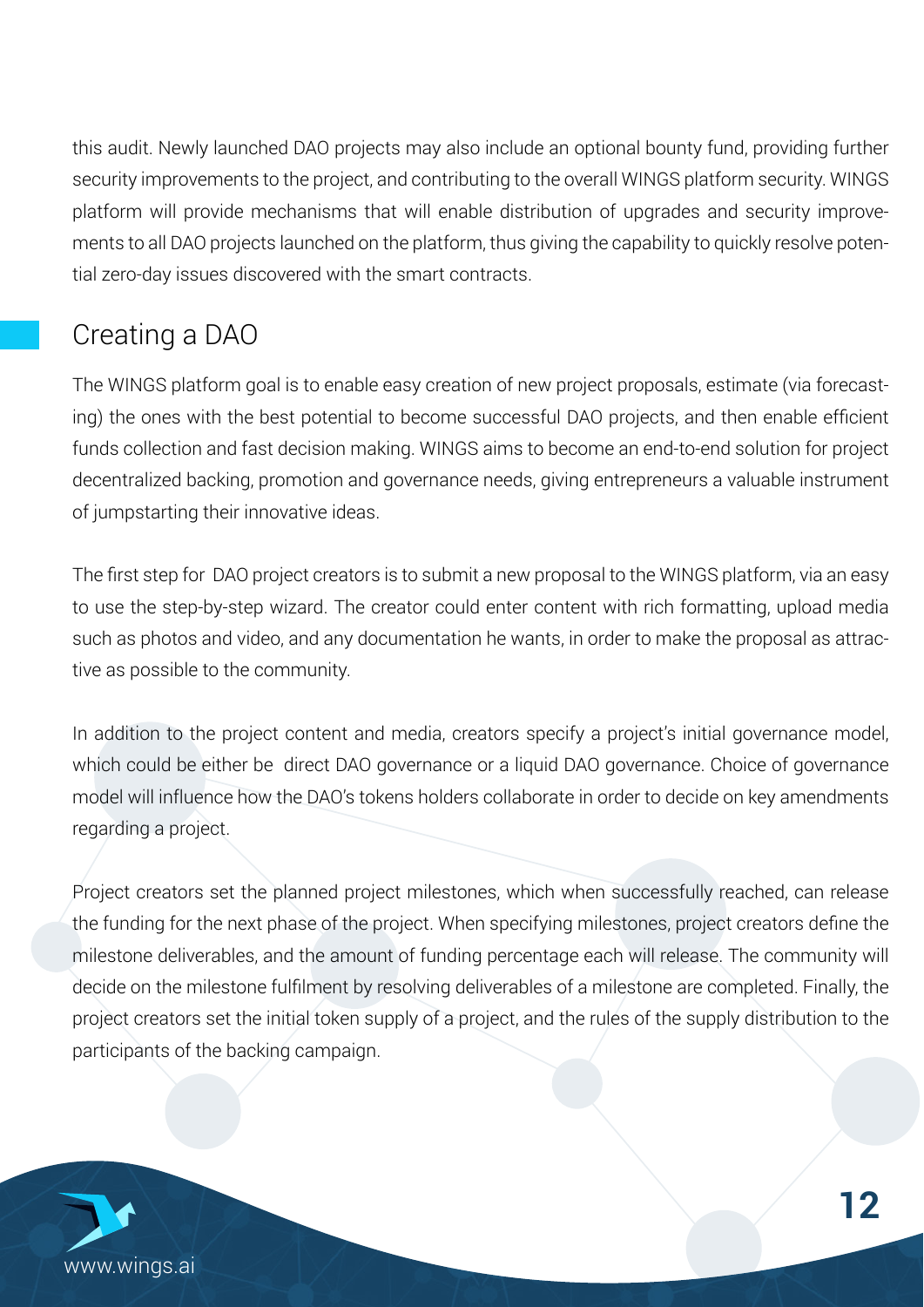The governance model, future milestones terms and the token supply can be changed following a relevant proposal, when majority of forecasts agree on the change. In order to finalize and publish the listing on the WINGS platform, the creator will need to pay a listing fee in WINGS tokens, that will be deducted from creator's WINGS account.

Once the forecast period has ended, the WINGS platform will generate a new unique set of smart contracts, that will in turn generate a new DAO token for the project, and provide the creator with a blockchain address for the backing campaign. The platform will also promote the proposal into the active projects area on the blockchain, create an optional dedicated bounty cabinet for the project, and begin the countdown to the backing campaign start. Once the backing has started, the platform will publish the fund's collection address, and will provide live updates in regards to the number of funds collected.

The project creator will have a certain period of time during which modifications of the proposal and its terms are allowed, improving the proposal following community feedback. At the end of said period, it will no longer be possible to change the proposal terms anymore, and once graduated into a DAO project, the terms will be used to generate the DAO project's smart contracts. The creator will also have the ability to withdraw the proposal before the forecast period completion.

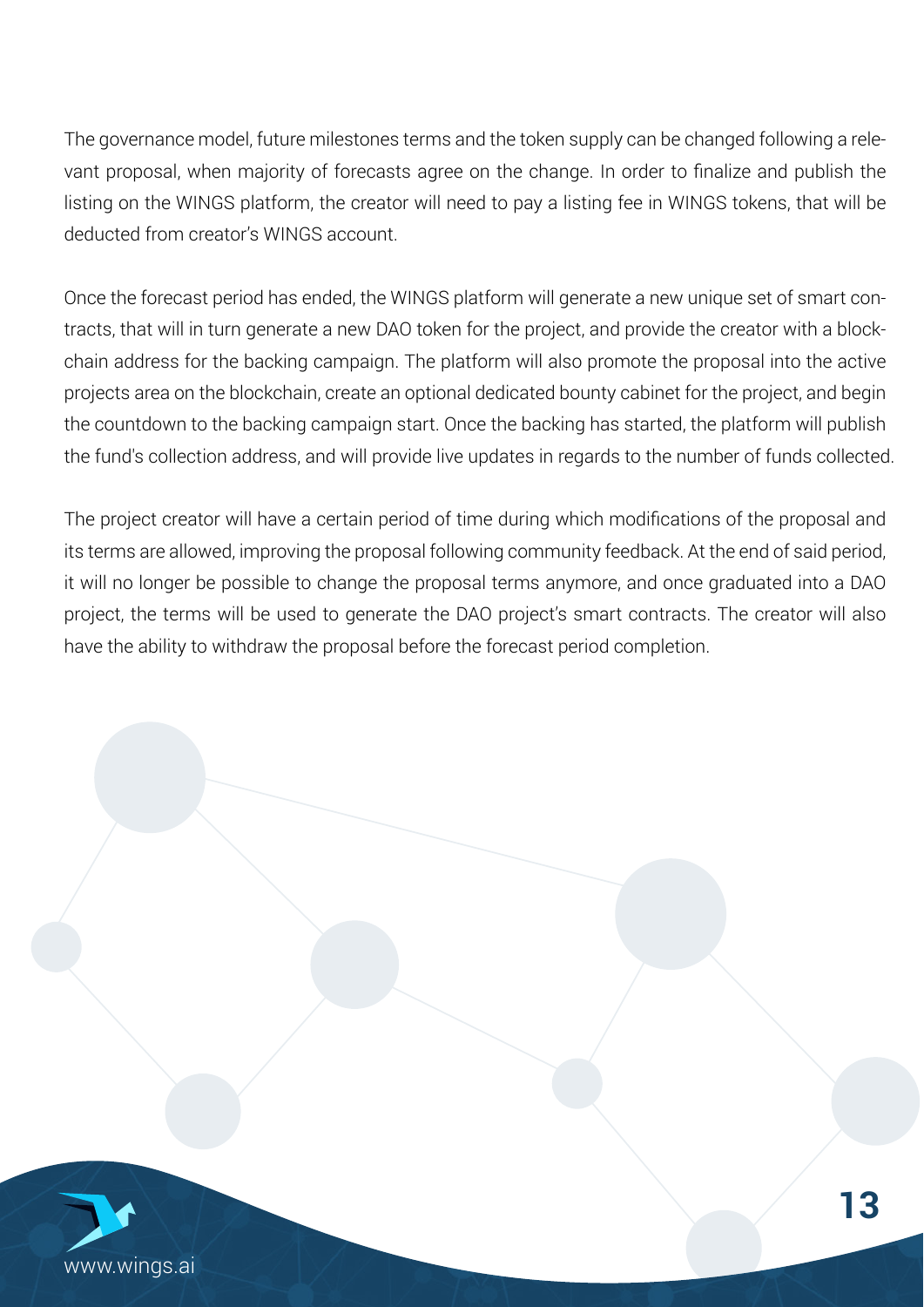#### Governance

WINGS places an emphasis on the ability of a decentralized community to quickly reach informed key decisions on a variety of topics, thus minimizing time and energy spent on decision making. Therefore, WINGS aims to provide efficient decentralized governance, by employing decision markets in order to enable WINGS tokens owners to make decisions on key issues. A liquid DAO governance model will be initially employed in addition to forecasting, allowing hedging against decisions made by the majority. Being a dynamic protocol controlled by the WINGS DAO community, the rules could be changed if the community



majority forecasts a benefit resulting from this change. Thus the result we are aiming is to have the WINGS members engage in a collaborative consensus building process over time to modify the core governance mechanism for the benefit of the WINGS ecosystem's users.

WINGS platform is going to be self-deterministic, by employing concepts inspired by philosopher Peter Suber who models a game, Nomic, that is comprised of immutable and mutable rules showing the power of self-amending systems, and logical priority of rule sets. Liquid DAO Governance (fluid delegation of forecast power) will be used by the DAO projects for a variety of key decision-making, such as whether to accept a suggested DAO modification or upgrade the smart contracts of the DAO project.

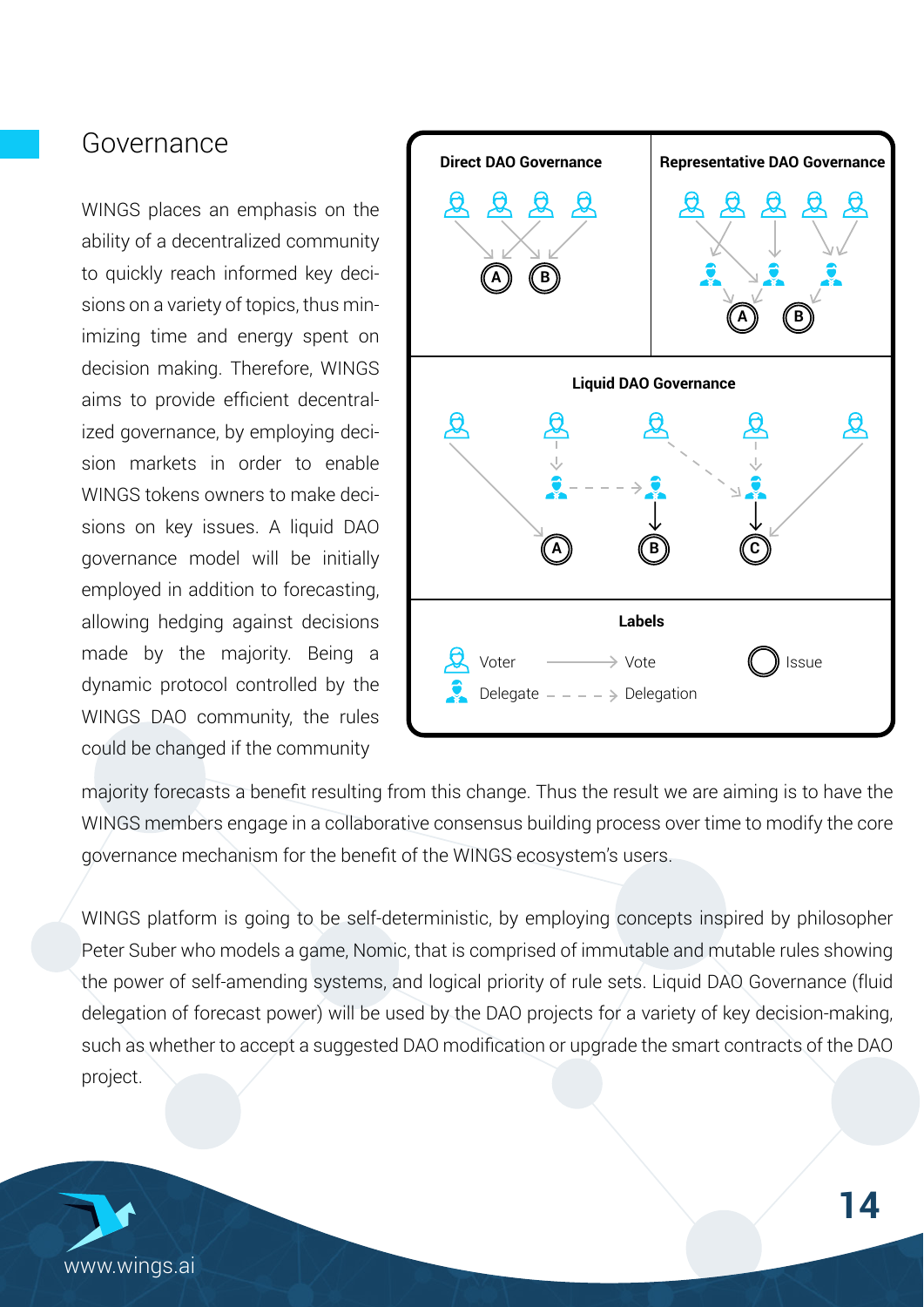Project DAOs that launch using WINGS will be able to start with one of the following governance models Liquid DAO Governance (fluid delegation) and Direct DAO Governance (each person decides directly).

Liquid DAO Governance is a hybrid between the direct and representative governance models, enabling the participants to freely lend and recover the decision power to people they trust to have most knowledge, experience, and interest making the best decisions.

Over time these governance models could change or evolve into new variations based on the project DAO community voting. Also, new models could be implemented by WINGS via smart contracts update based on community demands.

#### DAO project reward-based decision-making

WINGS platform employs a reward-based governance model for participating in the governance process of DAO projects, in order to encourage both submissions of well planned DAO propositions and healthy discussions and forecasts, leading to better DAO management. The model utilizes a precise issuance of new DAO project tokens following the resolution of the submitted proposition, with the tokens distributed to both the account that initiated the proposition and to participating forecasters. The creator of the proposition receives tokens according to the number of project tokens that participated in evaluating the proposition, and how wide (disperse) the forecasts submitted were. The forecast providers receive tokens according to how close their forecast was to the final resolution, modified by the proposition quality factor (i.e. based on the proposition creator reward). In case the proposition is marked as spam by the participating majority of token owners, the listing fee will be distributed to these participants.

This mechanism aims to spur constant participation and keep the interest of the token owners in the project lifecycle, thus increasing the overall community involvement, decision-making effort and promotion, and maintaining the ongoing commitment to project milestones, accountability, and transparency by the project creators.

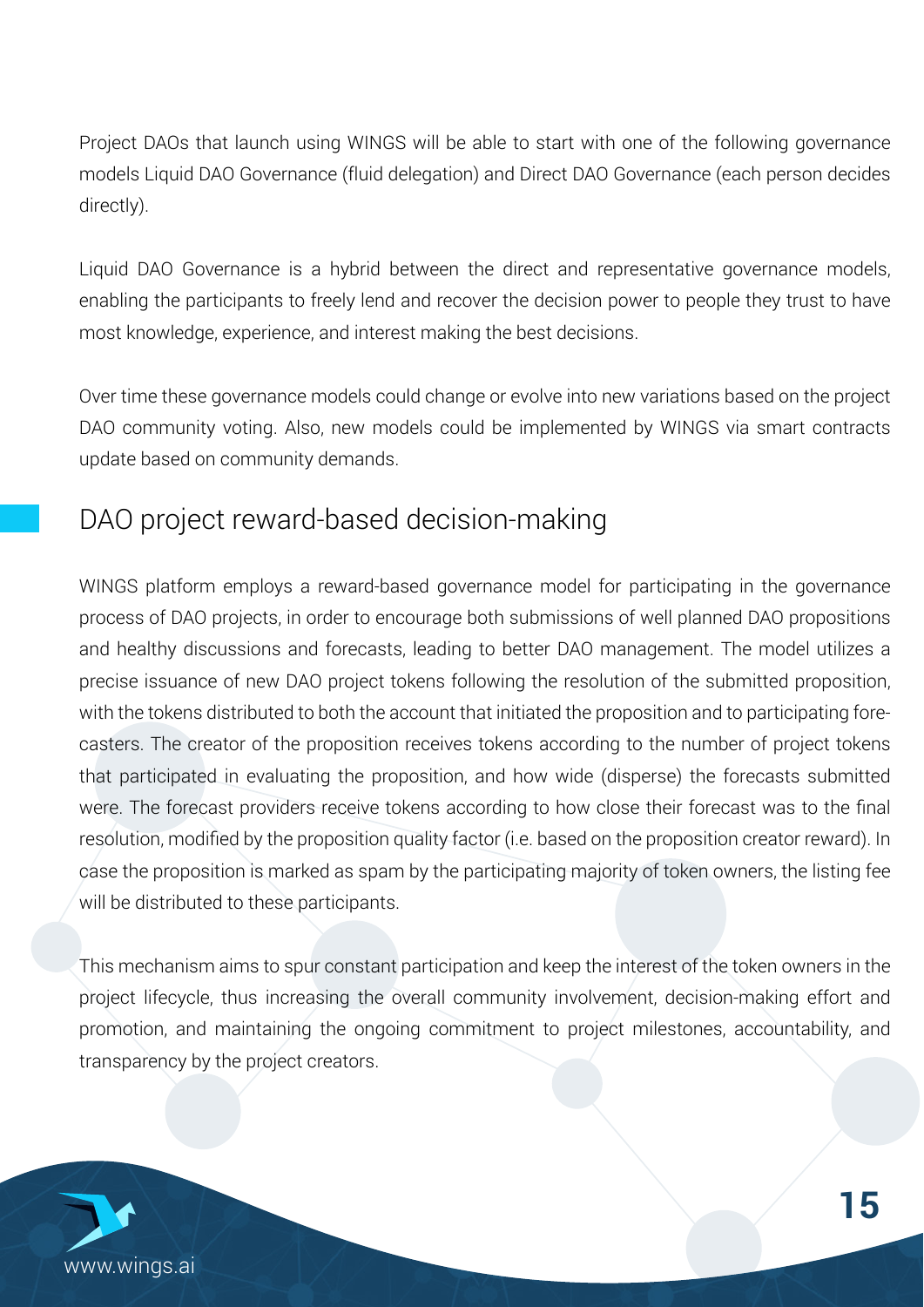#### Decentralized storage

WINGS will utilize one of the popular decentralized storage systems, such as IPFS, Sia, Storj or Maid-Safe, for the storage of the uploaded data. These systems enable developers to efficiently create secure decentralized silos for a user data upload. The payment for the decentralized storage operations will be included in WINGS' operation fees.

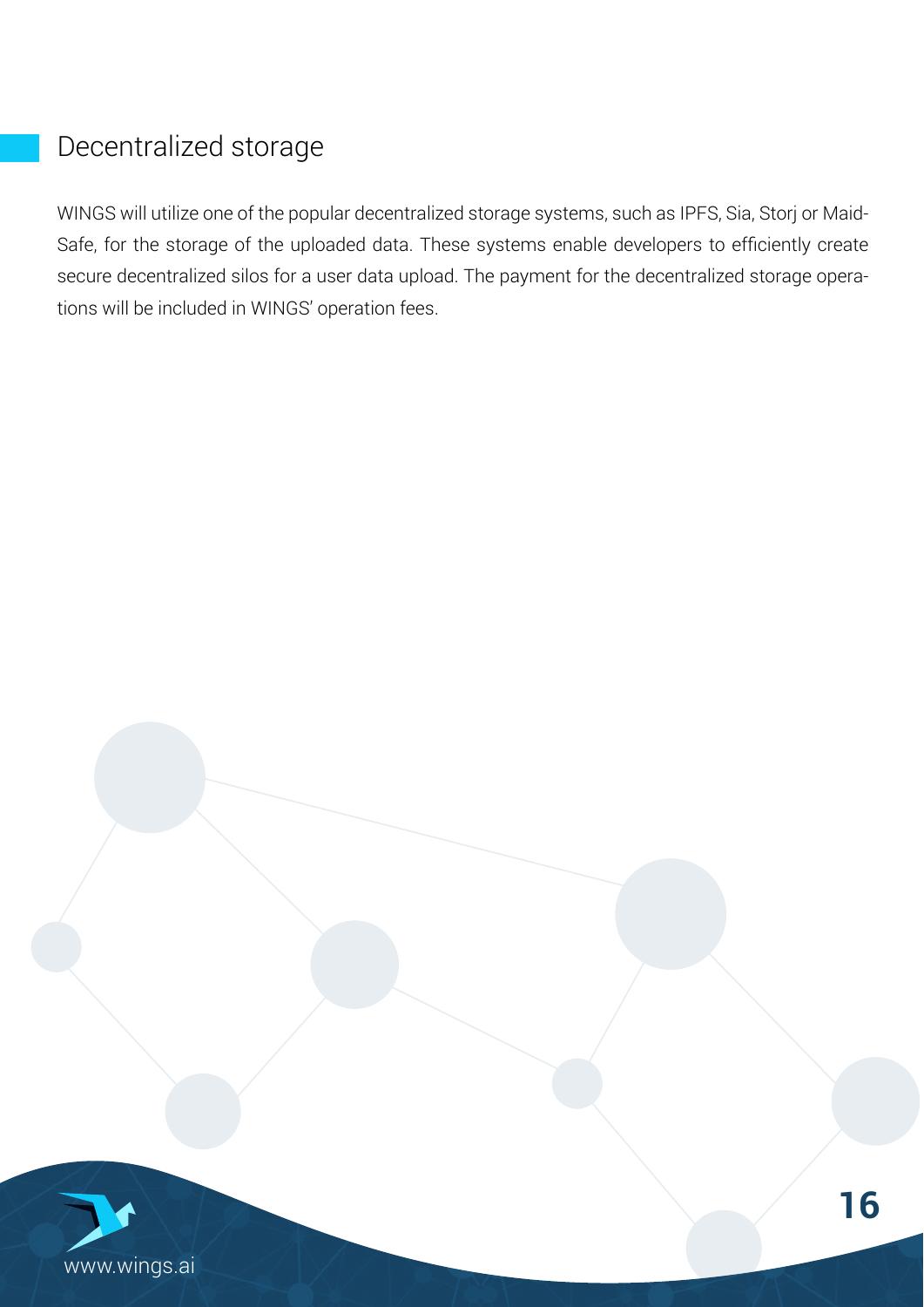# **USER EXPERIENCE**

The WINGS platform is designed to reduce the amount of on-boarding that new users must undergo with new platforms, by allowing users to access the majority of the platform operations using the most common tool used today: the chat messenger. By using chatbots, WINGS enables the users to immediately start participating in the WINGS platform, using their personal knowledge and experience to increase the quality of forecasting and decisions taken on the platform.

#### Chatbots interaction

WINGS will support the most popular messaging networks, such as Telegram, Slack, Facebook Chat, WeChat, and more. WINGS will employ an IM HUB, therefore enabling true cross-communication across different chat networks and providing the same experience for all different chat networks users without any difference of what messaging application they are using.

It will be possible to use the WINGS chatbots to:

- Manage the project proposals
- Ask for more information about the projects
- Discuss the proposals opportunities
- Forecast on the project proposals backing success
- Manage the graduated DAO projects
- Follow other WINGS members

WINGS chatbot enables safe operations by delegating all the sensitive operations such as transaction signing to the Web client sandbox, via a cross-platform mechanism that allows starting an operation in messenger and signing it off in the Web client.

Additionally, Bot IM Systems allow users to use natural language when engaging in a conversation with a chatbot. Thanks to the use of Deep Learning LSTM Networks, it would be possible to initiate human interaction with the bot and enable users to naturally converse with the system.

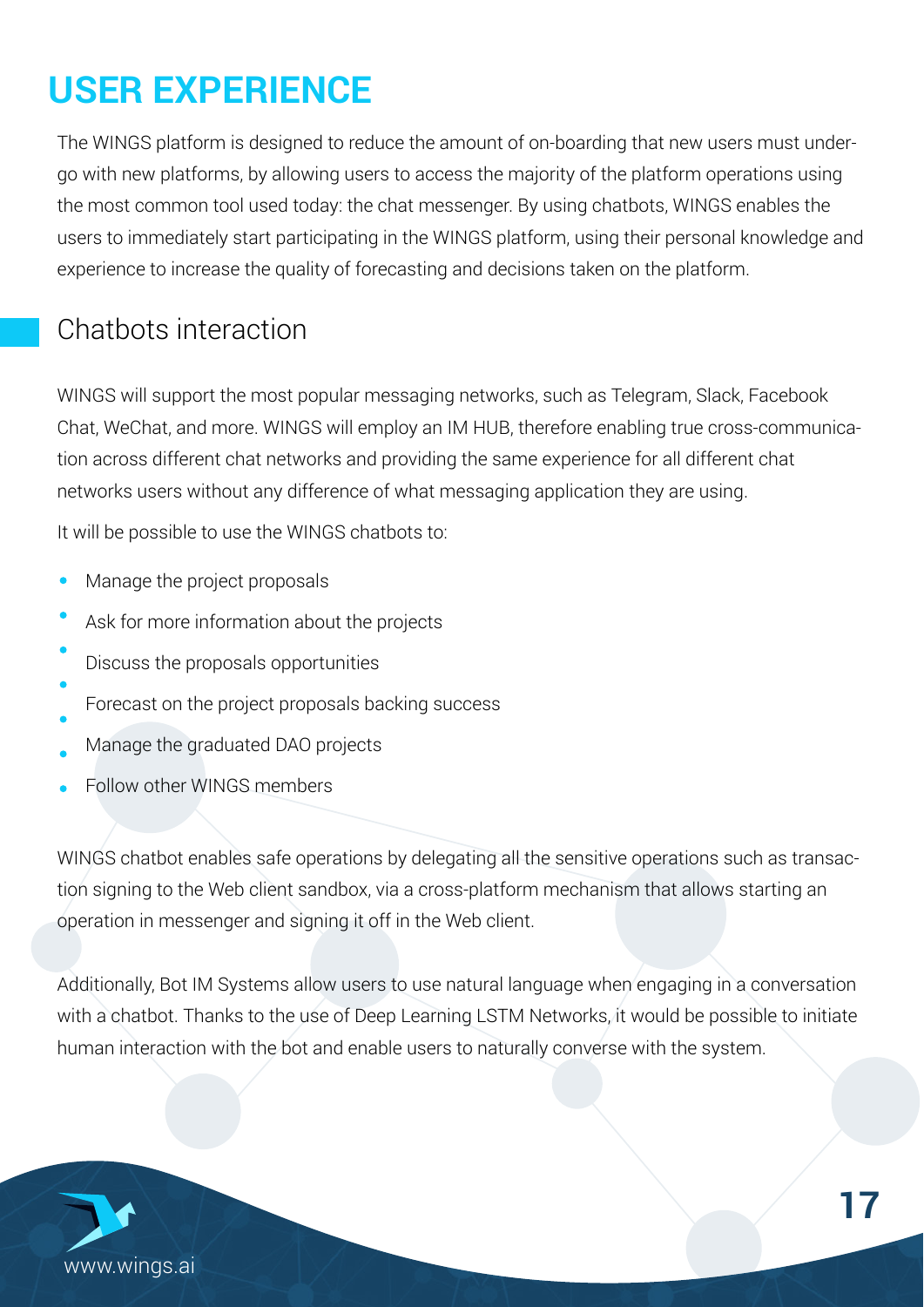## Web and desktop clients

The WINGS web client is implemented on the standard stack of web technologies: HTML5, Javascript, and CSS3. The web client enables performing the same full range of operations available as on the chatbots, in case the users find it more convenient to use. The web client operates on the client side only and does not hold any private keys or passphrases nor passes them to the WINGS platform.

The desktop client is similar to the web client while having the advantage of being a downloadable and installable application on the user computer. The same functionality existing in the Web client will be available in the desktop client as well.

#### Conclusions

WINGS is a platform designed to solve the problem of a project's early backing and accountability, by providing tools for backers to work together on providing funds and efficient decision making on business critical items. WINGS puts emphasis on ease of use and efficient collaboration, and on encouraging careful consideration of available choices. The effort put on this consideration defines whether the decision will result in reward, thus directly rewarding those who bring the most net benefit to the platform efficiency. With higher efficiency, higher quality projects get more attention both from the backers and the public.

#### Acknowledgements

The authors would like to thank Vitalik Buterin, Sergio Demian Lerner, Ron Bernstein, Adam Cleary, Matt Chwierut, Eric Gu, Jake Brukhman and MME Legal | Tax | Compliance for their insights and feedback.

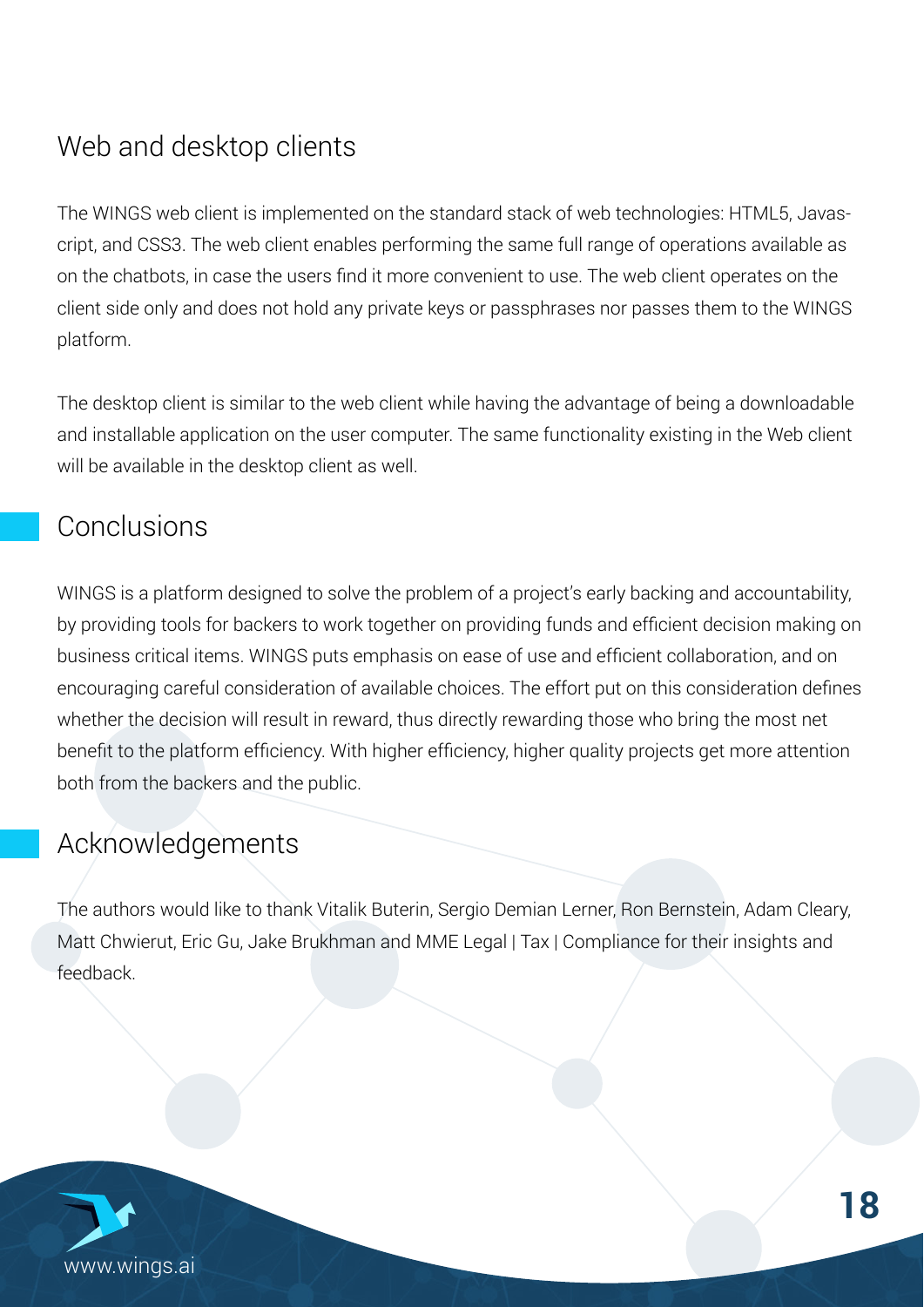#### License

Copyright (c) 2016 WINGS FOUNDATION

Permission is hereby granted, free of charge, to any person obtaining a copy of this software and associated documentation files (the "Software"), to deal in the Software without restriction, including without limitation the rights to use, copy, modify, merge, publish, distribute, sublicense, and/or sell copies of the Software, and to permit persons to whom the Software is furnished to do so, subject to the following conditions:

The above copyright notice and this permission notice shall be included in all copies or substantial portions of the Software.

THE SOFTWARE IS PROVIDED "AS IS", WITHOUT WARRANTY OF ANY KIND, EXPRESS OR IMPLIED, INCLUDING BUT NOT LIMITED TO THE WARRANTIES OF MERCHANTABILITY, FITNESS FOR A PARTICULAR PURPOSE AND NONINFRINGEMENT. IN NO EVENT SHALL THE AUTHORS OR COPY-RIGHT HOLDERS BE LIABLE FOR ANY CLAIM, DAMAGES OR OTHER LIABILITY, WHETHER IN AN ACTION OF CONTRACT, TORT OR OTHERWISE, ARISING FROM, OUT OF OR IN CONNECTION WITH THE SOFTWARE OR THE USE OR OTHER DEALINGS IN THE SOFTWARE.